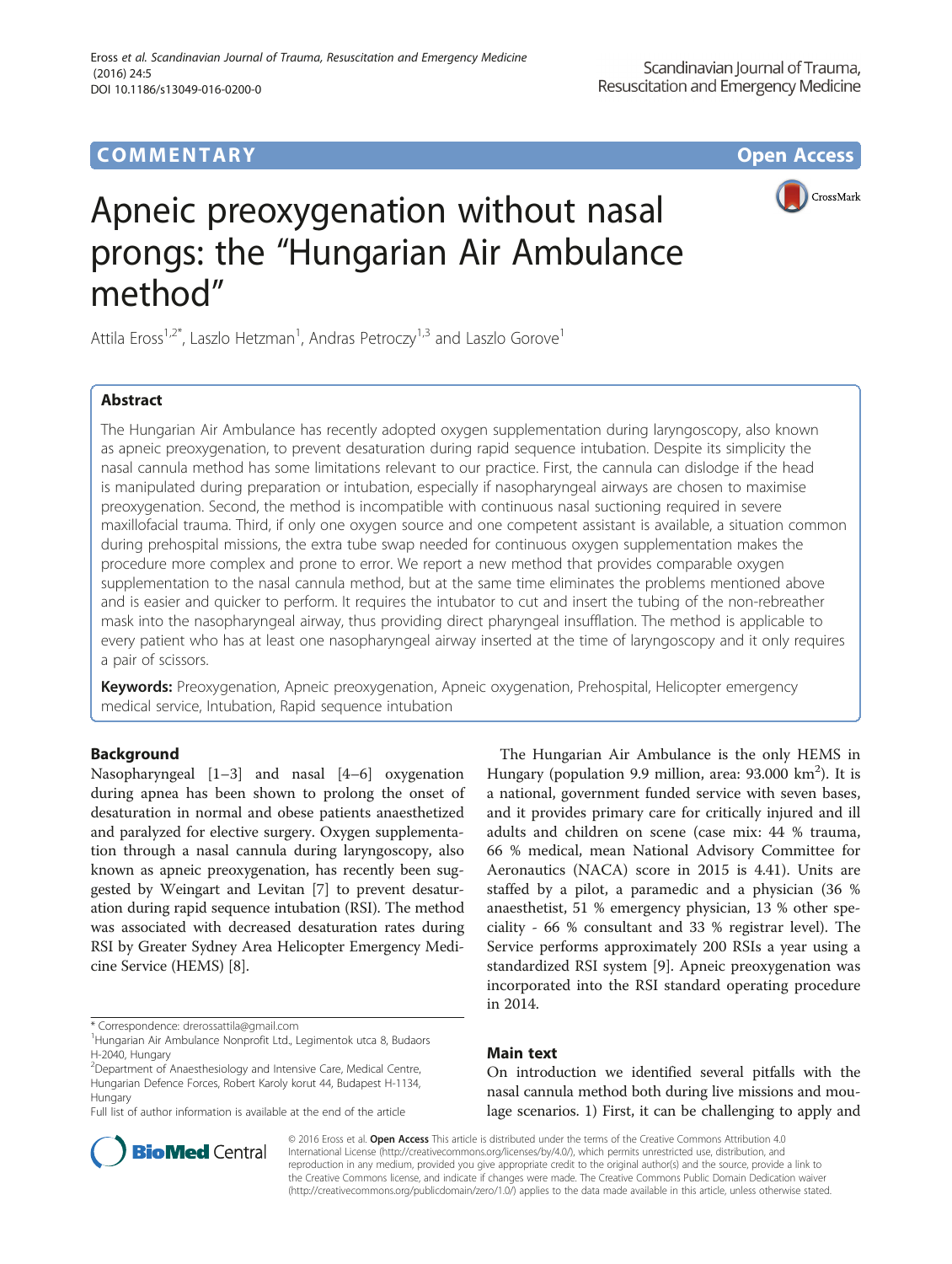keep the nasal prongs in place if nasopharyngeal airways (NPAs) are chosen to maximise preoxygenation, such as in patients with reduced level of consciousness. 2) Second, once applied any manipulation to the face and neck, such as chin lift or manual in-line stabilization, can easily dislodge the prongs from the nostrils or from the NPAs. 3) Third, the presence of blood, sometimes found in head or maxillofacial trauma, can easily obstruct the passage of oxygen. In severe cases continuous nasal suctioning is needed even during the laryngoscopy, however this is impossible without removing the nasal cannula. 4) Fourth, if only one oxygen source and one competent assistant is available, a situation common prehospitally, the assistant needs to ensure the tubing is swapped not just after the intubation (ie. to start supplementing the bag-valve), but after the induction as well (ie. to start apneic preoxygenation). As the tubing and cylinder are usually out of sight during the intubation, it is easy to forget about the second swap, thus making the patient prone to desaturation.

We have developed a new method that eliminates the problems mentioned above and at the same time is easier and quicker to perform. It is applicable to every patient who has at least one appropriately sized, flinged nasopharyngeal airway inserted at the time of laryngoscopy. Preoxygenation is carried out in the standard way with a non-rebreathing mask (NRBM) set at 15 lpm (Fig. 1a). After the onset of apnea the intubator cuts the



Fig. 1 Apneic oxygenation without nasal prongs - the "Hungarian Air Ambulance method". a The intubator preoxygenates the patient with a non-rebreathing mask (15 lpm). Upper airway patency is maximized by two naso- and one oropharyngeal airway. **b** The intubator cuts the tubing of the mask after the onset of apnea. c The intubator removes the mask and inserts the free end of the tubing approximately 3–5 cm deep into the nasopharyngeal airway. d The laryngoscopy is performed with the "tube in the tube"

tubing of the NRBM (Fig. 1b), removes the mask and inserts the free end of the tubing approximately 3–5 cm deep into the nasopharyngeal airway (Fig. 1c) with the flow kept at 15 lpm. The laryngoscopy is performed with the "tube in the tube" (Fig. 1d). An additional movie file shows this in more detail [see Additional file [1\]](#page-2-0).

Once the correct endotracheal position is confirmed, the assistant swaps the oxygen source, removes the tube from the NPA and the procedure is continued as usual. If the team has an extra cylinder the swap can be eliminated, and in case of a failed laryngoscopy with desaturation, the reoxygenation can be augmented by double oxygenation (ie. reservoir-bag-valve-mask plus nasal supplementation). In our experience the wall of the tube is rigid enough not to kink beneath the facemask. Should the patient have pharyngeal bleeding, continuous suctioning can be applied through the opposite NPA. This will most probably reduce the oxygen concentration within the pharynx, although it seems logical that it is still better than suctioning without oxygen supplementation.

One concern with nasopharyngeal oxygen insufflation is the risk of iatrogenic gastric rupture. A recent case report and literature search identified 19 cases since 1961 where oxygen was applied through nasopharyngeal or nasal catheter [\[10\]](#page-2-0) in different clinical scenarios (respiratory insufficiency, procedural sedation or after operation). Patients were all breathing spontaneously. Flow rates, if reported, were usually 3 to 4 liters per minute. Time of oxygen therapy before the onset of symptoms was usually between several minutes to several hours. Possible mechanisms for stomach rupture included direct oesophageal insufflation (i.e. catheter placed or migrated to or below the level of the cricopharyngeus) or oxygen stream induced deglutition reflex resulting in persistent aerophagia. Air swallowing might have also been coupled by the suctioning effect of negative intrathoracic pressure from spontaneous breathing, exacerbated by the decreased tone of the oesophageal sphincter (direct drug effect) and/or the partial airway obstruction subsequent to the reduced level of consciousness. Given the fact that our method is 1) applied only for a short period of time (usually less than a minute), 2) the patient has no spontaneous breathing while applied and 3) there is no risk of catheter misplacement (i.e. the tubing needs to be introduced only a couple of centimetres in order to sit firm in the NPA), we believe the risk of iatrogenic gastric rupture is extremely small even with high flow and is undoubtedly outweighed by the benefit of preventing desaturation.

Since the introduction of the method, our Service has carried out 150 RSIs with apneic preoxygenation (91 trauma vs 59 medical, 112 men vs 38 women, mean age 51.9 [7–89]). The procedure was easy to perform in all cases and no complications were noted with its use.